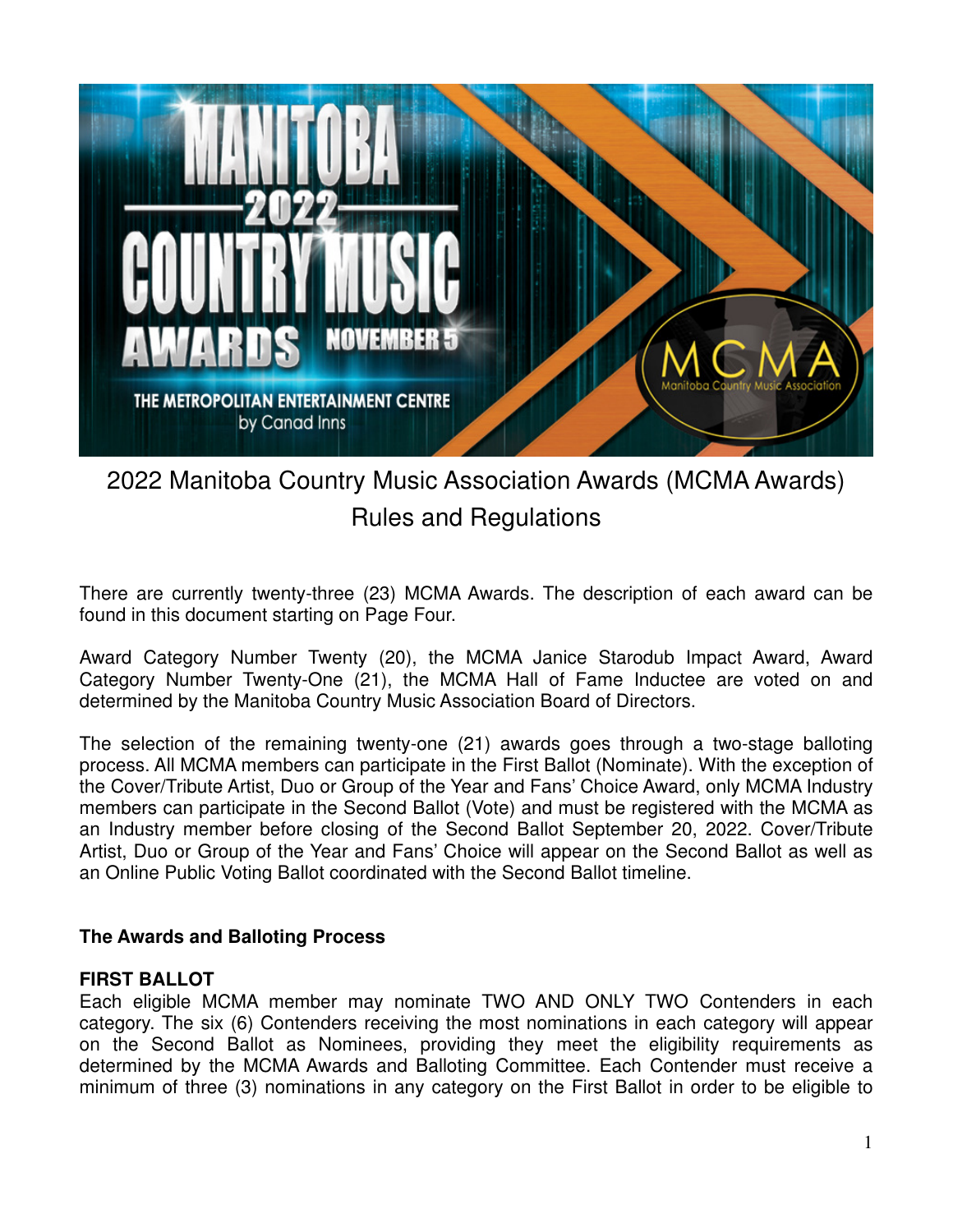appear on the Second Ballot. Second Ballot Contenders (Nominees) are required to be Industry members of the MCMA by August 15, 2022.

The top six (6) Contenders receiving the most nominations in the Fans' Choice category and the Cover/Tribute Artist, Duo or Group of the Year category will appear on the Second Ballot as well as an Online Public Voting Ballot coordinated with the Second Ballot timeline.

In the event of a sixth-place tie, a weighted system will be used to determine the sixth place Nominee. Each Nominee in the final spot tie position will have an extra point assigned to their total count for each MCMA Industry member that had put the Nominee's name forward. If the weighted system results in a sixth-place tie, the MCMA Executive Team will vote on the final position Nominee.

# **SECOND BALLOT**

From the list of Nominees supplied, each eligible MCMA Industry member may vote for ONE AND ONLY ONE Nominee in each category. In order to vote in the Second Ballot, you must be a MCMA Industry member before the close of the Second Ballot on September 20, 2022.

For each category, the Nominee receiving the highest number of votes within that category will be announced as the winner at the Awards Presentation November 5, 2022.

In the event of a tie, the MCMA Executive Team will vote to determine the Second Ballot winner.

# **Additional Balloting Information**

There must be three (3) Contenders after the First Ballot in any particular category in order for that category to remain in that current year. Categories with three (3) or more Contenders after the First Ballot will move directly to the Second Ballot. If there are less than three (3) Contenders, the category will be placed on hiatus for the current year only. Only those Contenders within a category placed on hiatus may be eligible for the year immediately following the hiatus.

The MCMA will open each stage of the balloting process with an announcement to members by email. By sending this announcement to the last email address provided to the Association by the member, the Association then considers the member deemed to have received their login information within the specified period of time after the mailing date.

Voting rules are subject to change at the discretion of the MCMA Board of Directors. It is the responsibility of the Contenders to notify the MCMA, in writing, of changes to ballot information prior to September 1, 2022. Information as it appears on the Second Ballot is final.

MCMA Award Nominees have the right, should they so desire, to have their name eliminated from any particular category. Nominees will be notified as to their nomination prior to the Nominee Announcement and the commencement of the Second Ballot (September 1, 2022).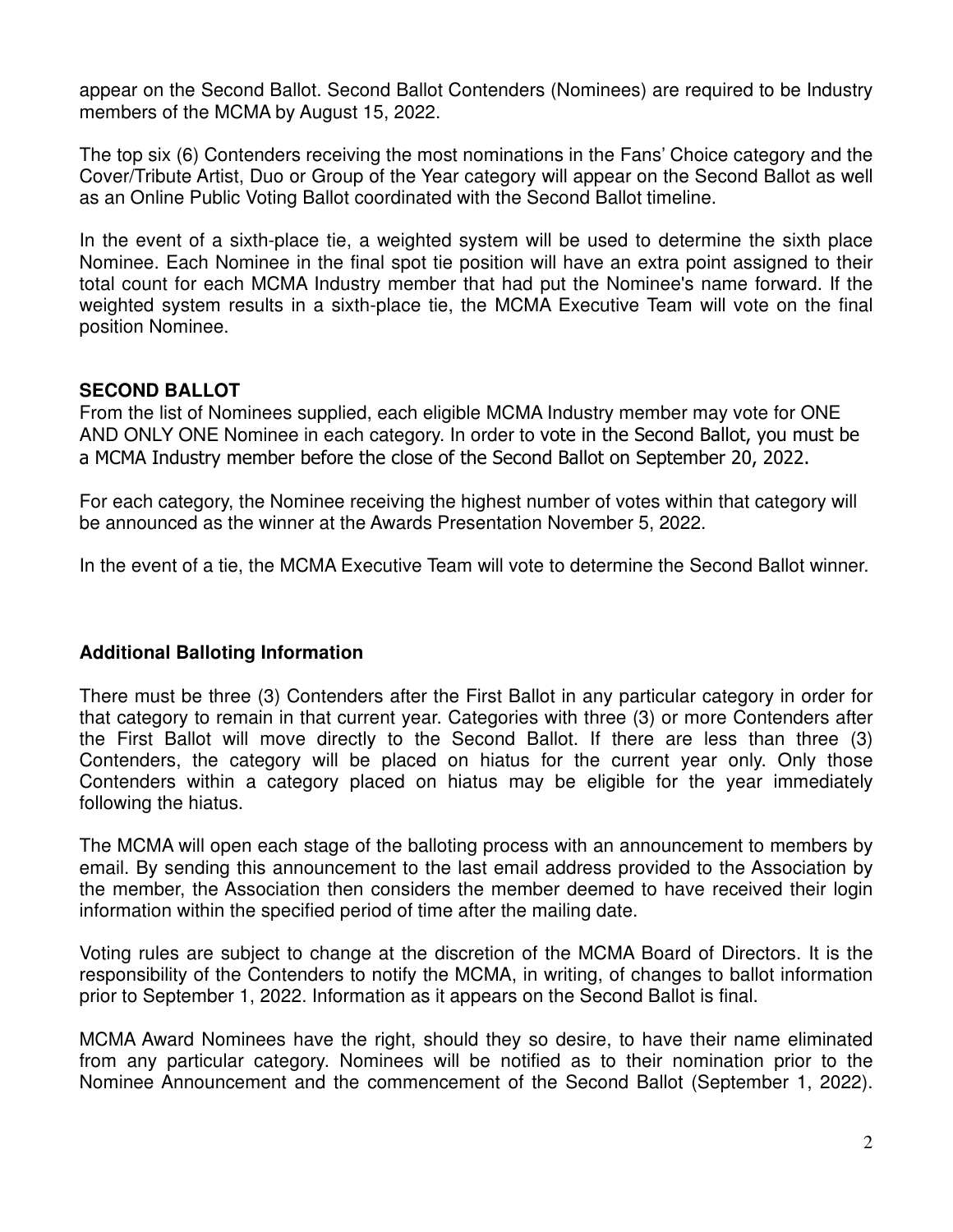Please contact the MCMA Awards and Balloting Committee Chair by email at manitobacma@gmail.com prior to the commencement of the Second Ballot to remove your name if so desired.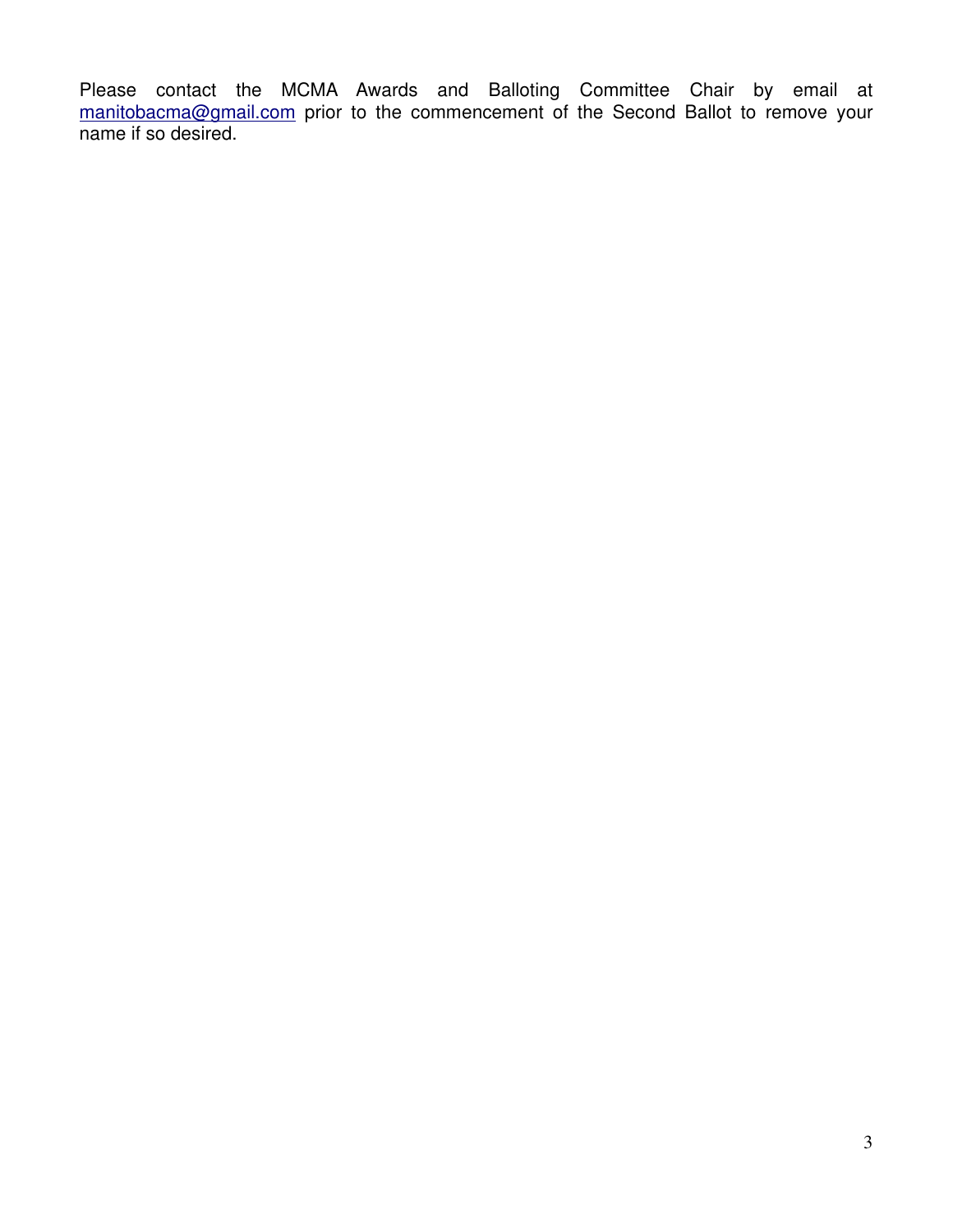# **The Awards Eligibility**

The eligibility period for the 2022 MCMA Awards will be valid from June 1, 2021 to July 15, 2022. Recordings must have been commercially released and available for consumer purchase during the eligibility period. Commercially released recordings include distribution through digital platforms (i.e. iTunes, Spotify, Apple Music etc.). Where a Contender / Nominee's eligibility is not based on the commercial release of a recording during the eligibility period, at least one inperson performance by the Contender / Nominee must take place during the eligibility period.

All Contenders / Nominees must meet one (1) of the following criteria of eligibility:

- A) Canadian citizen born in the province of Manitoba, OR;
- B) Canadian citizen maintaining permanent residency in the province of Manitoba for a period of two consecutive years, of which one of those years was during the eligibility period OR;
- C) Have landed immigrant status maintaining permanent residency in the province of Manitoba for a period of two consecutive years, of which one of those years was during the eligibility period

Exemption: On a collaboration of work at least one of the contributors must meet one (1) of the criteria of eligibility as stated above.

Exemption: Within a Group or Duo at least 50% of the contributors must meet one (1) of the criteria of eligibility as stated above.

All final Nominees are required to be Industry members of the MCMA in good standing by September 1, 2022. On a collaboration of work at least one (1) of the contributors is required to be an Industry member of the MCMA in good standing. Within a Group or Duo at least 50% of the contributing members are required to be Industry members of the MCMA in good standing.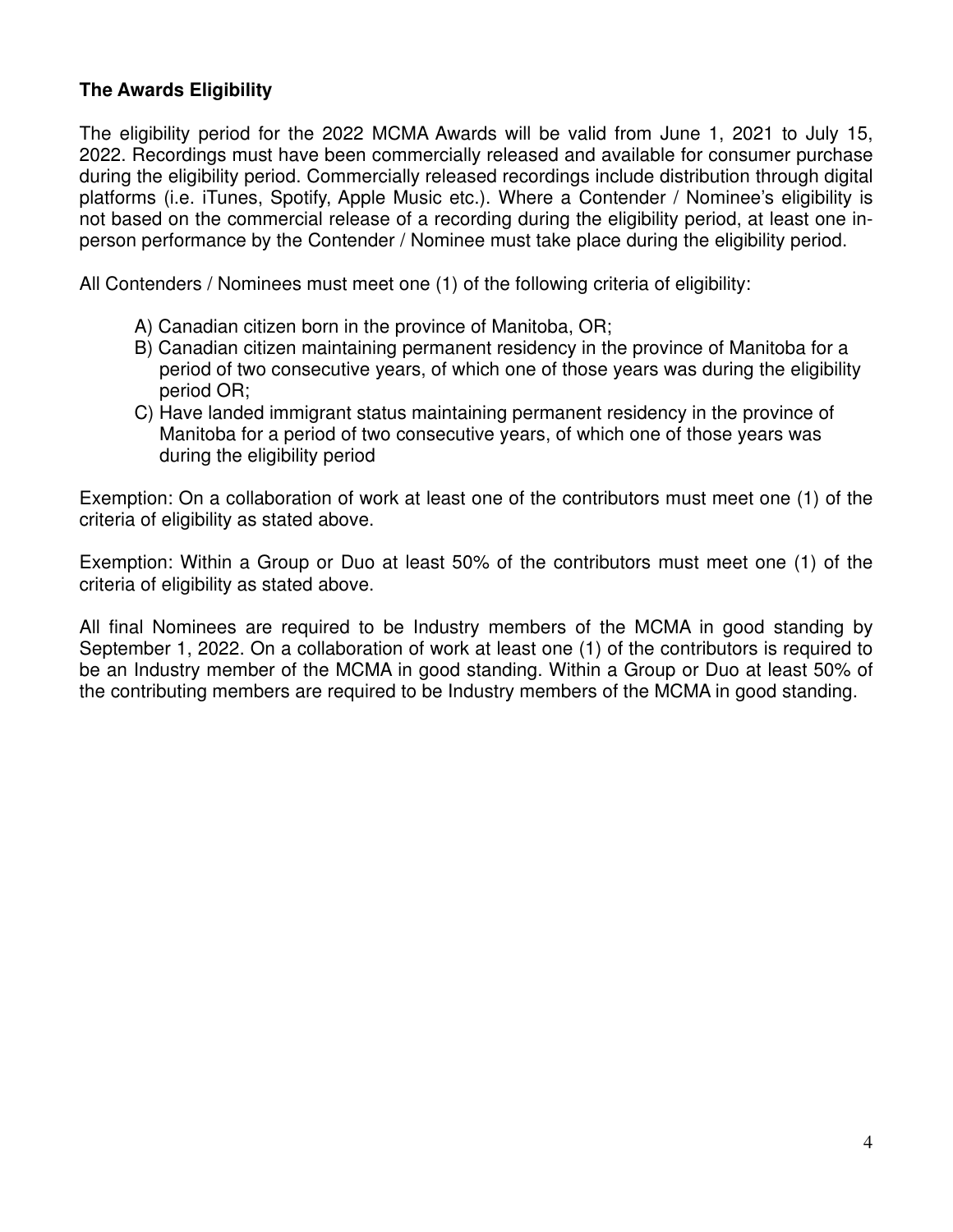## **The Awards Description**

Below is additional detail on each of the twenty-two (22) MCMA Awards:

## CATEGORY NO.1 FEMALE ARTIST OF THE YEAR

This Award is based upon individual performance, either on record or in person within the eligibility period. One Award is presented to the Artist. The Artist must meet all eligibility criteria.

#### CATEGORY NO.2 MALE ARTIST OF THE YEAR

This Award is based upon individual performance, either on record or in person within the eligibility period. One Award is presented to the Artist. The Artist must meet all eligibility criteria.

# CATEGORY NO.3 GROUP OR DUO OF THE YEAR

A Group or Duo is defined as an Act, composed of two or more people, who normally perform together. The Act may include an individual who has performed, or currently does perform, as a solo artist under a name different than that of the group or duo. A group or duo whose name capitalizes on the name of a solo artist is not permitted to stand for nomination in this category. This Award is based on the performance of the Group or Duo as a unit, either on record or in person within the eligibility period. One Award is presented to each core member of the Group or Duo. At least 50% of the Group or Duo must meet all eligibility criteria.

# CATEGORY NO. 4 INDIGENOUS COUNTRY MUSIC AWARD

This Award is given to an Indigenous Country Act (Solo, Duo or Group) based upon the performance of the Act, either on record or in person, within the eligibility period. One Award is presented to the Act (Solo, Duo or Group). The Solo Artist must be of Indigenous descent (First Nations, Métis or Inuit). The Group or Duo must be led by a person of Indigenous descent (First Nations, Métis or Inuit) or at least 50% of the Group or Duo must be of Indigenous descent (First Nations, Métis or Inuit).

# CATEGORY NO.5 SONG OF THE YEAR (Songwriters)

This Award is not based on the songwriter's / songwriters' body of work, but rather an individual song released to radio and commercially available during the eligibility period. A song from a Greatest Hits album is eligible if not previously nominated. The Song of the Year from the previous year is not eligible in the current year. A songwriter(s) may receive multiple nominations determined by the release of their songs within the eligibility period. Consideration should be given to lyrics, music and public acceptance of the song. A Manitoba Act need not have recorded the song. Award is presented to (each of) the Manitoba songwriter(s). The Manitoba songwriter(s) must meet all eligibility criteria.

# CATEGORY NO. 6 ROOTS ARTIST, DUO OR GROUP OF THE YEAR

This Award is given to a Roots Act (Solo, Duo or Group) whose music is based on traditional country styles, but through innovations and originality, is different from what is considered mainstream country. The Roots category embraces a multitude of musical styles, including, but not limited to: Alternative Country, Americana, Bluegrass, Celtic, Country-Blues, Folk, Gospel, Honky Tonk and Western Swing. This Award is based on the performance of the Act, either on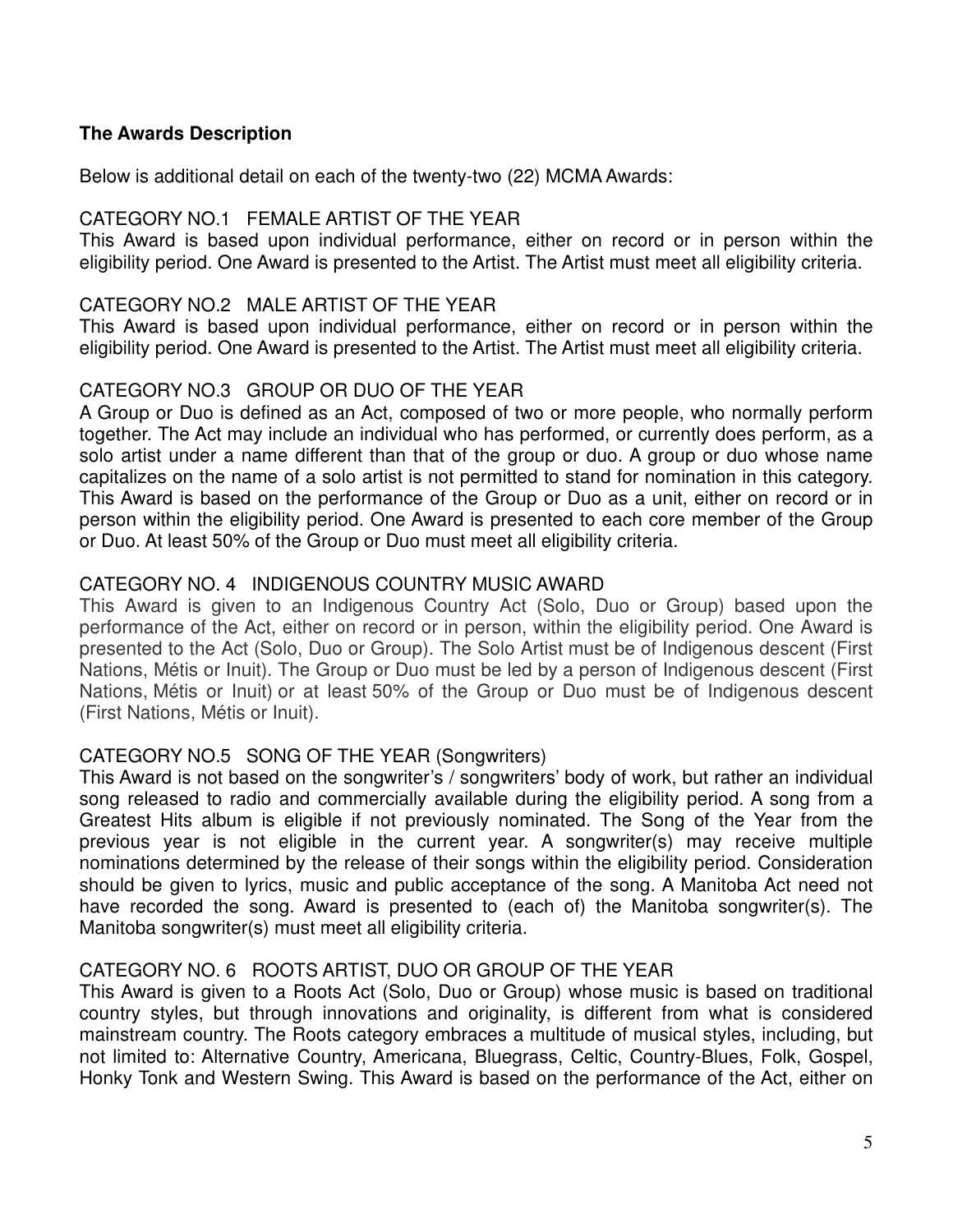record or in person within the eligibility period. One Award is presented to a Solo Artist or each core member of the Group or Duo. The Act must meet all eligibility criteria.

# CATEGORY NO. 7 EMERGING ARTIST AWARD

This category is open only to those artists who have never before won the Emerging Artist Award and who have never before won the Female Artist of the Year, Male Artist of the Year, Group or Duo of the Year, Roots Artist, Duo or Group of the Year. Nominees in this category are eligible in other categories in the current year. This Award is based on the performance of the Act, either on record or in person within the eligibility period. One Award is presented to the Act. The Act must meet all eligibility criteria.

# CATEGORIES NO. 8 TO 11 ALL STAR BAND OF THE YEAR

This Award recognizes four (4) individual Instrumentalists on recording or on stage. One Award is presented for each of the following: Guitar, Bass, Drums and Specialty (Banjo, Fiddle, Mandolin, Keys, Pedal Steel). The Instrumentalists must meet all eligibility criteria.

# CATEGORY NO. 12 MUSIC VIDEO OF THE YEAR

This Award is for an original audio-visual program not more than ten minutes in length featuring the performance of not more than one song or medley. The video should be judged on all audio and video elements, artistic performance, video concept and production. Lyric only videos are not eligible. Lyric videos with artistic performance are eligible. The video must have been first released for viewing by the general public, either on television or online, during the eligibility period. The Music Video of the Year from the previous year is not eligible in the current year. One Award is presented to the Act (Solo, Duo or Group). The Act must meet all eligibility criteria.

# CATEGORY NO. 13 SINGLE OF THE YEAR

This Award is for individual tracks and album tracks that have been released as singles during the eligibility period. The Single of the Year from the previous year is not eligible in the current year. One Award is presented to the Act (Solo, Duo or Group). The Act must meet all eligibility criteria.

# CATEGORY NO. 14 ALBUM OF THE YEAR

This Award is for an album as a whole unit. An Album is defined as a project containing no less than six (6) tracks and can be a special project or commemorative package. The Album must have been commercially released during the eligibility period. The Album of the Year from the previous year is not eligible in the current year. The Album should be judged on all aspects including, but not limited to, artistic performance, musical background, engineering, packaging, design, art and layout. One Award is presented to the Act (Solo, Duo or Group). Greatest Hits albums do not qualify. The Act must meet all eligibility criteria.

# CATEGORY NO. 15 INTERACTIVE ARTIST, DUO OR GROUP OF THE YEAR

This award is presented to an act (Solo, Duo or Group) who participates in meaningful digital interaction with fans within the current eligibility period.

Voters will give consideration to all aspects of an act's interaction with fans via social media platforms (Facebook, Twitter, Instagram, YouTube, etc.) and website (content, graphic design, layout, etc.) – including, but not limited to, quantity and quality, engagement and reach, total viewers across platforms, intent or purpose of livestream, originality, and the overall impact of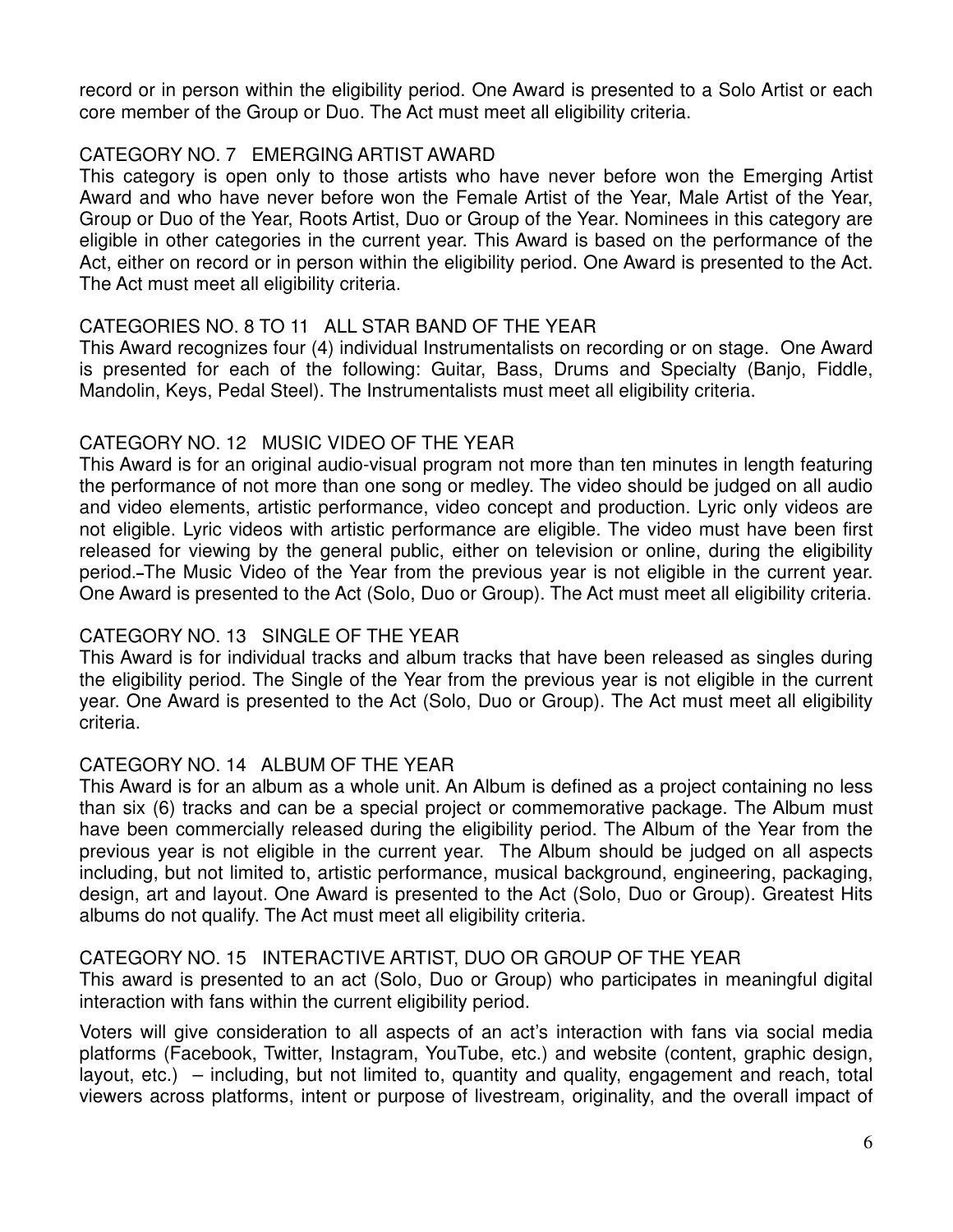the performance(s). One Award is presented to the solo artist, or each core member of the Group or Duo. A Solo Artist must meet all eligibility criteria and at least 50% of a Group or Duo must meet all eligibility criteria.

## **The Broadcast Awards Description**

## CATEGORY NO. 16 RADIO STATION OF THE YEAR

This Award recognizes a Manitoba Radio Station that exemplifies the development of Manitoba country music talent through the presentation of music on their stations as well as through, but not limited to: community involvement, promotions, leadership and recognition. One Award is presented to the Radio Station. To be eligible the Radio Station must be in operation from June 1, 2021 to July 15, 2022.

## CATEGORY NO. 17 RADIO ON-AIR PERSONALITY OR TEAM OF THE YEAR

This Award recognizes the Manitoba Radio On-Air Personality or Team that exemplifies the development of Manitoba country music talent through the presentation on-air as well as through, but not limited to: community involvement, promotions, leadership and recognition. One Award is presented to the Radio On-Air Personality or Team. To be eligible the Radio On-Air Personality or Team must be actively on-air for a period from June 1, 2021 to July 15, 2022.

## **The Industry Awards Description**

These Awards are presented to honour Individuals, Groups, Businesses and Organizations from the province of Manitoba that have made a significant contribution to country music.

#### CATEGORY NO. 18 FESTIVAL OR EVENT OF THE YEAR

This Award recognizes a Manitoba Festival or Event that exemplifies the development and promotion of Manitoba country music talent through the presentation of Manitoba country music talent as well as through, but not limited to: community involvement, promotions, leadership and recognition. One Award is presented to the Festival or Event. The Festival or Event must meet all eligibility criteria.

#### CATEGORY NO. 19 VENUE OF THE YEAR

This Award recognizes a Manitoba Venue that exemplifies the development and promotion of Manitoba country music talent through the presentation of Manitoba country music talent as well as through, but not limited to: community involvement, promotions, leadership and recognition. One Award is presented to the Venue. The Venue must meet all eligibility criteria.

#### CATEGORY NO. 20 JANICE STARODUB IMPACT AWARD

This Award recognizes an Individual, Group, Business, or Organization that is instrumental in the development and promotion of Manitoba Talent. The recipient of this award is determined at the sole discretion of the MCMA Board of Directors. The award may not be presented annually.

#### CATEGORY NO. 21 HALL OF FAME INDUCTEE

The MCMA Board of Directors selects Inductees into the Manitoba Country Music Hall of Fame.